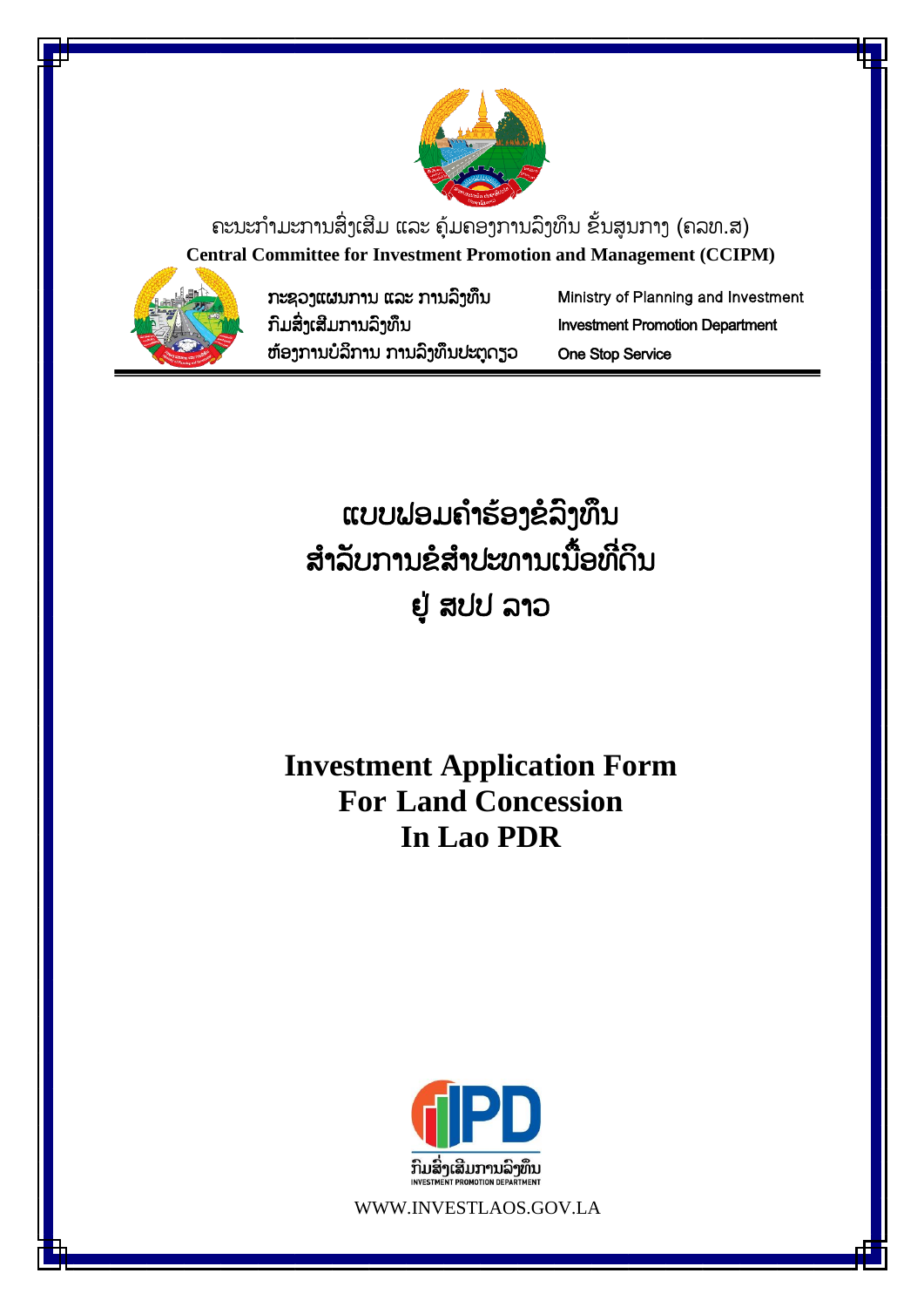## ຄຳແນະນຳ

### **(Instruction for filling out Investment Application Form)**

ກະລຸນາປະກອບຄຳຮ້ອງຂໍລິງທຶນໃຫ້ຄົບຖ້ວນ ແລະ ຖືກຕ້ອງ:

(Please read every question carefully and answer correctly, to the best of your knowledge and legibly 'Print or block letters')

- ນິຕິບກຄົນເທົ່ານັ້ນ ຈຶ່າສາມາດຍື່ນຄຳຮ້ອງສະບັບນີ້ (Only individual entity can submit this Application Form)
- ຖ້າຫາກຊ່ອງຫວ່າງບ່ອນປະກອບຄຳຮ້ອງບໍ່ພໍ ໃຫ້ເຮັດເອກະສານຊ້ອນທ້າຍຄັດຕິດມາພ້ອມ (If the space provided for your answer is not sufficient, Please use separate sheets and attach)
- ລະບຸເປັນສະກຸນເງິນກີບ ແລະ ໂດລາສະຫະລັດ ໃນວົງເລັບ ໃນການຂຽນຄຳຮ້ອງ (Please use Lao kip and US Dollar in brackets as a reference in the form)
- ຖ້າມີເອກະສານອື່ນໆເພີ່ມເຕີມ ກະລຸນາແປເປັນພາສາລາວ ຫື ພາສາອັງກິດ (Please attach any relevant document(s) in Lao or English language)
- ສອບຖາມຂໍ້ມູນ ກະລນາຕິດຕໍ່ (For more information please contact us): ໂທ (Tel): (856 21) 217012, 216663 ແລະ ຫຼື (or) ແຟັກ (Fax): (856 21) 215491 [www.investlaos.gov.la](http://www.investlaos.gov.la/) E-mail: [ipd@investlaos.gov.la](mailto:ipd@investlaos.gov.la)
- ຕ້ອງຍື່ນຄຳຮ້ອງໃຫ້ຄົບ ຈຳນວນ 10 ຊຸດ ຕໍ່ ຫ້ອງການບໍລິການການລົງທຶນປະຕູດຽວ ກົມສິ່ງເສີມການ ລົງທຶນ, ກະຊວງແຜນກຳນ ແລະ ກຳນລົງທຶນ.

(Please submit 10 copies of your Application Form to One Stop Service Office at Investment Promotion Department, Ministry of Planning and Investment)

▪ ຜູ້ລິງທຶນຕ້ອງເກັບສຳເນົາຄຳຮ້ອງຂໍລິງທຶນ 1 ສະບັບ ໄວ້ເປັນຫຼັກຖານ

(An extra copy of your application form should be kept for your reference)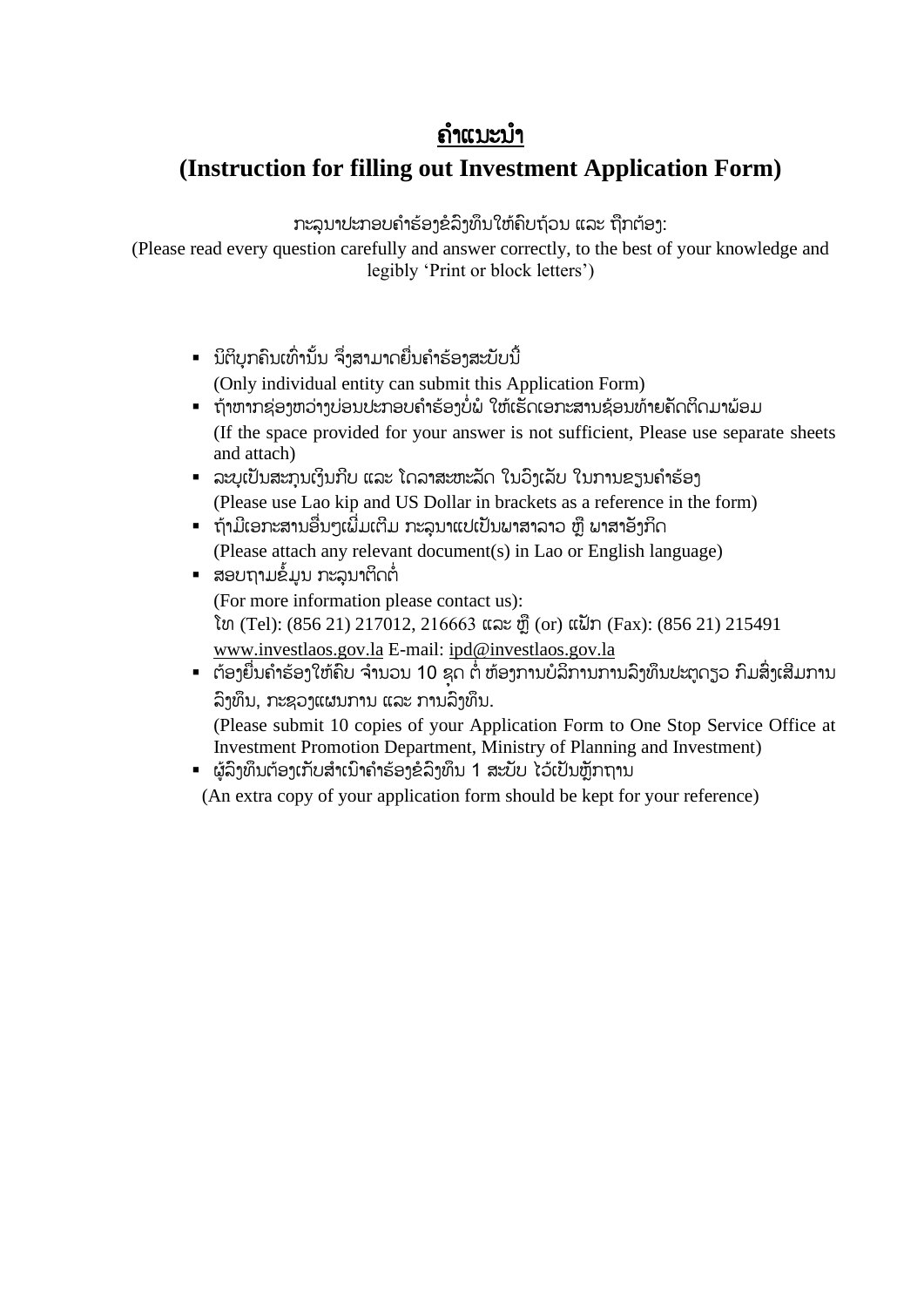# <u>ລາຍຊື່ເອກະສານທີ່ຍຶ່ນປະກອບມີ:</u>

(Document Check List including:)

| 1.               | ຄຳຮ້ອງຂໍ້ລິງທຶນ ຕາມແບບພິມ (Completed Investment Application Form)                              | П       |
|------------------|------------------------------------------------------------------------------------------------|---------|
| 2.               | ບົດສະເໜີຫຍໍ້ກ່ຽວກັບການພັດທະນາໂຄງການ ຢັ້ງຢືນໂດຍປະທານ ຫຼື ອຳນວຍການໃຫຍ່ ຂອງ                       |         |
|                  |                                                                                                |         |
|                  | ບໍລິສັດ (ຫຼື ຜູ້ຖືກມອບສິດ) (Executive Summary of Proposal Development Project certified        |         |
|                  | by President or Managing Director)                                                             |         |
| 3.               | ສຳເນົາປະຫວັດຂອງບໍລິສັດສະບັບຫຼ້າສຸດ, ປະຫວັດ ແລະ ປະສິບການຂອງຜູ້ລິງທຶນ ຫຼື ບໍລິສັດ, ບັດປະຈຳຕົວ    |         |
|                  | , ໃບແຈ້ງໂທດ, ສຳເນົາໜັງສືເດີນທາງ, ໃບອະນຸຍາດ ຫຼື ໃບທະບຽນວິສາຫະກິດ ຂອງບໍລິສັດ                     |         |
|                  | (Copies of Update Company's Profile Background and experience of the Investor or               |         |
|                  | Company, Identification Card, Criminal Record Certificate, Copy of Passport, License or        |         |
|                  | <b>Business Registration of the Company)</b>                                                   |         |
| $\boldsymbol{4}$ | ສັນຍາຮ່ວມຮຸ້ນ ທີ່ມີການຢັ້ງຢືນທະບຽນສານຢູ່ ສປປລາວ_(ໃນກໍລະນີ ມີສອງບໍລິສັດຂື້ນໄປ)                  |         |
|                  | (Shareholder's Agreement with Notary Public of Lao PDR in case there are many                  |         |
|                  | Companies)                                                                                     | $\perp$ |
| 5.               | ໃບມອບສິດ ໃຫ້ຜູ້ຕາງໜ້າບັນດາຂາຮຸ້ນ ຫຼື ບໍລິສັດ. ໃນກໍລະນີ ບຸກຄົນດັ່ງກ່າວບໍ່ຢູ່ໃນຕຳແໜ່ງ            |         |
|                  | ສູງສຸດຂອງບໍລິສັດ (Power of Attorney in case that person is not in the highest                  |         |
|                  | position of the Company)                                                                       |         |
| 6.               | ແຜນທີ່ ຈຸດພິກັດ ຈຸດສະຖານທີ່ຕັ້ງຂອງໂຄງການ (Map Coordinates of the Project location/Project      |         |
|                  | Site)                                                                                          | П       |
| 7.               | ເອກະສານກ່ຽວກັບຂໍ້ມູນທາງດ້ານເຕັກນິກຂອງໂຄງການເບື້ອງຕົ້ນ (Preliminary Technical data of           |         |
|                  | the Project)                                                                                   | Π       |
| 8.               | ເອກະສານກ່ຽວກັບການລິງເກັບຂໍ້ມູນເບື້ອງຕົ້ນຂອງໂຄງການ (ຖ້າມີ) (Preliminary Collecting              |         |
|                  | Data of the project. If any)                                                                   |         |
| 9.               | ໜັງສືຢັ້ງຢືນຖານະການເງິນຂອງບໍລິສັດຈາກສະຖາບັນການເງິນ ຫຼື ທະນະຄານ ແລະ ບິດລາຍງານການເງິນຜ່ານ        |         |
|                  | ການຮັບຮອງ (A certificate of Financial status from financial Institutions or Banks and          |         |
|                  |                                                                                                |         |
|                  | <b>Updated Audited Annual Financial Report)</b>                                                |         |
| 10.              | ປະກອບເອກະສານ ຕາມແບບຟອມຂອງຂະແໜງການກ່ຽວຂ້ອງ (Others related Applications Form                    |         |
|                  | requited by concerned line ministries)                                                         |         |
| 11.              | ໃນກໍລະນີທີ່ທ່ານມີຂໍ້ມູນສະເພາະຂອງໂຄງການ ສະເໜີເພີ້ມເຕີມ ເຂົ້າໃນຄຳຣ້ອງຂໍລິງທຶນສະບັບນີ້ (In case   |         |
|                  | the investor has specifically related information of the project, please attached to with this |         |
|                  | <b>Application Form)</b>                                                                       |         |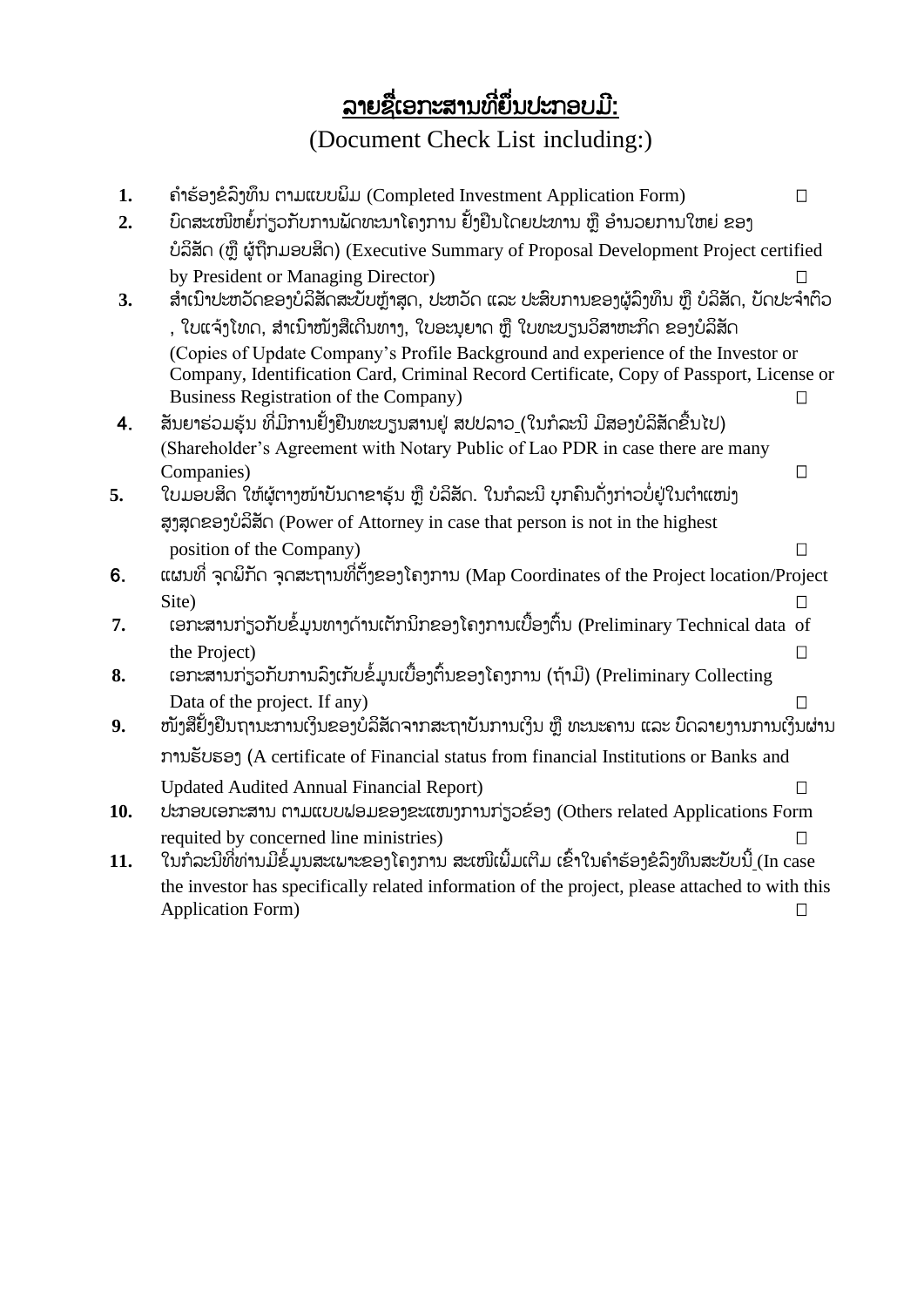ສາທາລະນະລັດ ປະຊາທິປະໄຕ ປະຊາຊິນລາວ Lao People's Democratic Republic ສັນຕິພາບ ເອກະລາດ ປະຊາທິປະໄຕ ເອກະພາບ ວັດທະນະຖາວອນ Peace Independent Democracy Unity Prosperity

ກົມສົ່າເສີມການລົາທຶນ ເລກທີ: ເລກທີ: ເລກທີ: **Investment Promotion Department** Reference No: ຫຸ້ອງກຳນບໍລິກຳນ ກຳນລົງທຶນປະຕູດຽວ One Stop Service ຖະໜົນສຸພານຸວິງ, ນະຄອນຫຼວງວຽງຈັນ 01001, ສປປ ລາວ. Souphanouvong Road, Vientiane Capital 01001, Lao PDR.

# ຄ ຳຮຸ້ອງຂໍລົງທຶນ ສຳລັບການຂໍສຳປະທານເນື້ອທີ່ດິນ ຢູູ່ ສປປ ລຳວ

ເພື່ອຂໍອະນຸຍາດດຳເນີນການສຶກສາ ແລະ ພັດທະນາໂຄງການ..................................

## **Investment Application Form For Land Concession In Lao PDR**

To carry out a Feasibility Study (FS) for Development of the

……………………………………Project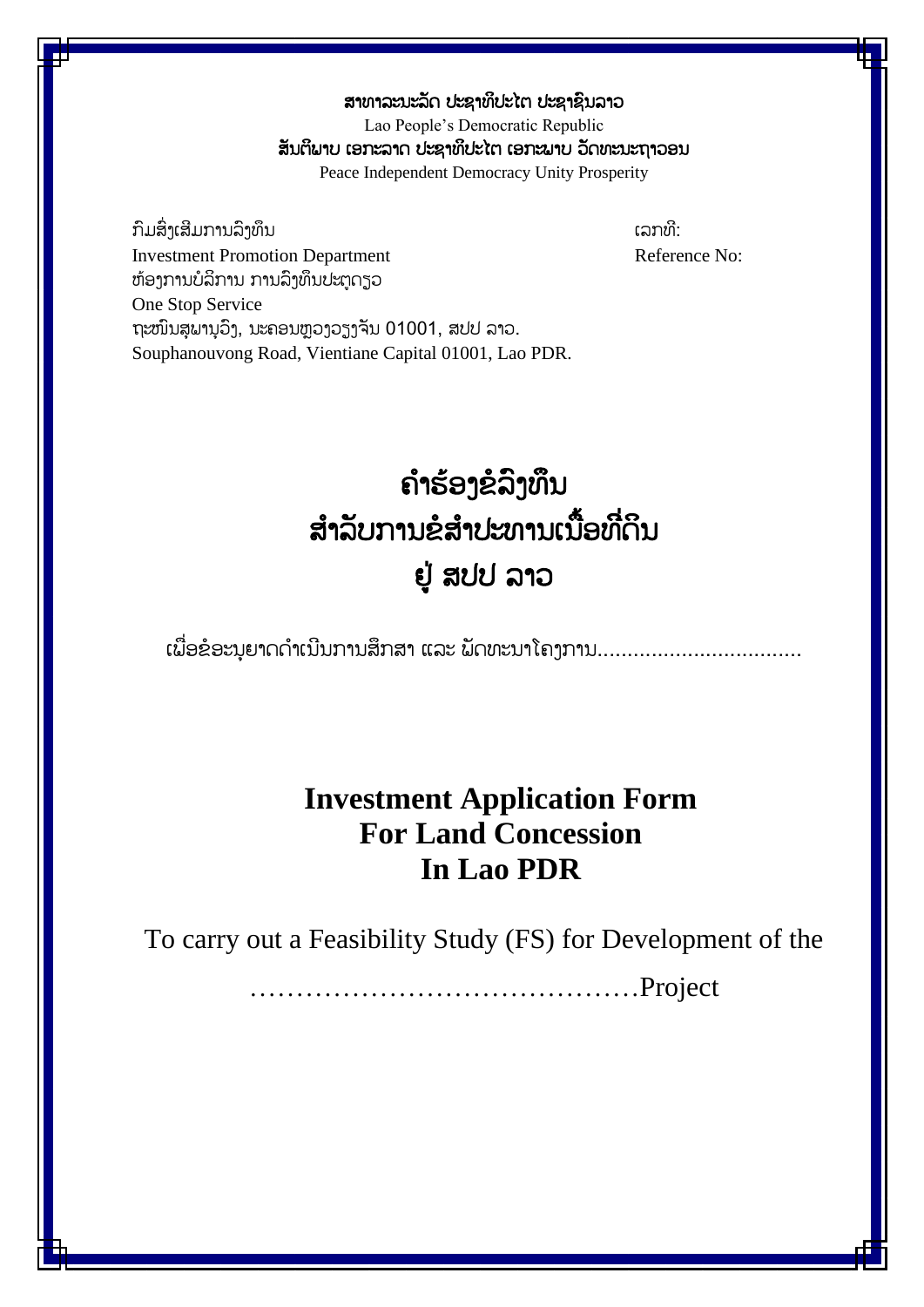່ ຂ້າພະເຈົ້າຕາງໜ້າໃຫ້ບໍລິສັດ ຂໍຍື່ນຄຳຮ້ອງຂໍລິງທຶນ ມາຍັງທ່ານເພື່ອພິຈາລະນາອະນຸມັດການລິງທຶນ ດັ່ງ ລ ່ມນີັ້: (On behalf of the Company I apple this application form for your consideration for investment approval as follow):

ຊື່ຜ່ຕາງໜ້າຂອງບໍລິສັດ ທີ່ຍື່ນຄຳຮ້ອງຂໍລິງທຶນ (Name of person on behalf of the Company (ies) applying this application form) ທ່ຳນ (Mr/Ms)…………………………..ຕ ຳແໜ່ງ (Position)……………………………… ບໍລິສ ດ (Company)………………………………………………………………………… ວ ນ, ເດ ອນ, ປີເກີດ (Date of birth)………………………………………………………….. ສະຖຳນທີ ເກີດ (Place of birth)……………………………………………………………… ສ ນຊຳດ (Nationality)……………………ອຳຊີບ (Occupation)……………………………. ທີ ຢູູ່ບຸ້ຳນ (Home Address)………………………………………………………………….. ……………………………………………………………………………………………. ໂທລະສ ບ (Telephone)…………………..ໂທລະສຳນ (Facsimile)…………………………. ອີເມວ/ Email::............................................................. ໜັງສືຜ່ານແດນເລກທີ່ (Passport No)…………………………………………………………… ອອກໃຫຸ້ວ ນທີ (Date of Issue)……………………………………………………………… ອອກໃຫຸ້ທີ (Place of Issue)………………………………………………………………… ວັນທີໝົດອາຍ (Valid Until)……………………………………………………………………  $-$  ເບີໂທລະສັບ ຕິດຕໍ່ ຢູ່ ສປປ ລາວ (Contact Number in Lao PDR)…………………………… …………………………………………………………………………………………..

### 1. ຂໍ້ມູນກ່ຽວກັບ ບໍລິສັດ ທີ່ສະເໜີລິງທຶນ **(Information on Applicant companies)**

ໃນກໍລະນີມີຫາຍບໍລິສັດ ສະເໜີໃຫ້ຂຽນລາຍລະອຽດຂອງແຕ່ລະບໍລິສັດ In case there are many companies, Please give details of each Company

| 1.1 |                                                                                 |
|-----|---------------------------------------------------------------------------------|
|     | - ປະເທດ ແລະ ສະຖານທີ່ຈິດທະບຽນ (Country and Place registered)                     |
|     |                                                                                 |
|     | - ຊື່ ປະທານ ຫຼື ອຳນວຍການໃຫຍ່ (Name of CEO/President/Chairman/Managing Director) |
|     |                                                                                 |
|     |                                                                                 |
|     |                                                                                 |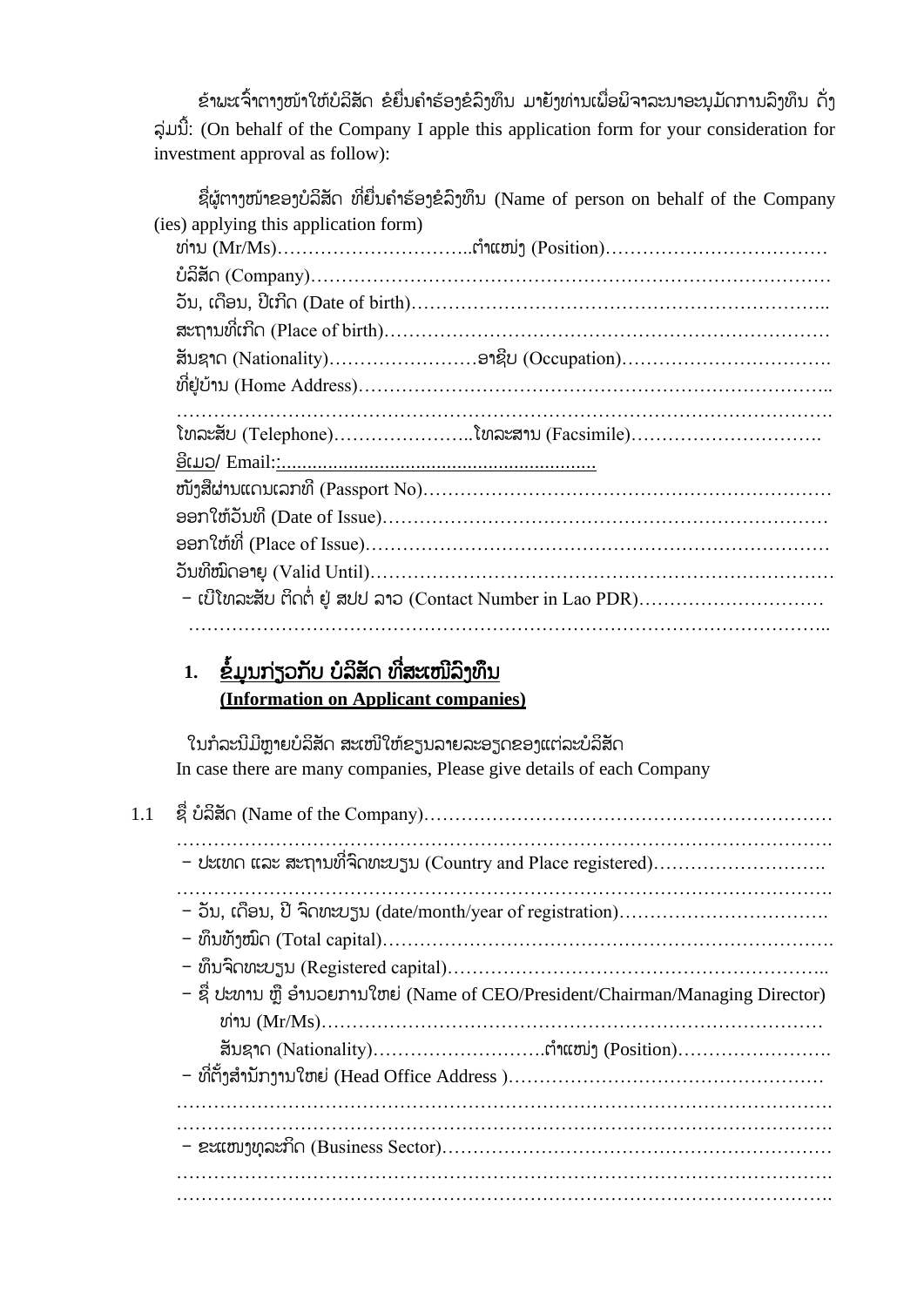- ລຳຍລະອຽດຂອງກິດຈະກຳນ (Descriptions of Business Activities)………………………. ……………………………………………………………………………………………. ……………………………………………………………………………………………. – ໂຄງການໃຫຍ່ທີ່ຝົ່ນເດັ່ນທີ່ໄດ້ຈັດຕັ້ງປະຕິບັດສຳເລັດມາແລ້ວ (Highlights of completed projects)……………………………………………………………………………….. ……………………………………………………………………………………………. ……………………………………………………………………………………………. 1.2 ຊ ບໍລິສ ດ (Name of the Company)………………………………………………………… …………………………………………………………………………………………….  $-$  ປະເທດ ແລະ ສະຖານທີ່ຈິດທະບຽນ (Country and Place registered)………………………… ……………………………………………………………………………………………. - ວ ນ, ເດ ອນ, ປີ ຈົດທະບຽນ (date/month/year of registration)……………………………. - ທຶນທ ງໝົດ (Total capital)………………………………………………………………. - ທຶນຈົດທະບຽນ (Registered capital)…………………………………………………….. – ຊື່ ປະທານ ຫຼື ອຳນວຍການໃຫຍ່ (Name of CEO/President/Chairman/Managing Director) ທ່ຳນ (Mr/Ms)……………………………………………………………………… ສ ນຊຳດ (Nationality)……………………….ຕ ຳແໜ່ງ (Position)……………………. – ທີ່ຕັ້ງສຳນັກາານໃຫຍ່ (Head Office Address )…………………………………………… ……………………………………………………………………………………………. ……………………………………………………………………………………………. - ຂະແໜງທລະກິດ (Business Sector)………………………………………………………… ……………………………………………………………………………………………. ……………………………………………………………………………………………. - ລຳຍລະອຽດຂອງກິດຈະກຳນ (Descriptions of Business Activities)………………………. …………………………………………………………………………………………….  $\mathcal{L}^{(n)}$  $-$  ໂຄງການໃຫຍ່ທີ່ພົ້ນເດັ່ນທີ່ໄດ້ຈັດຕັ້ງປະຕິບັດສຳເລັດມາແລ້ວ (Highlights of completed projects)……………………………………………………………………………….. ……………………………………………………………………………………………. ……………………………………………………………………………………….……

### 2, ຂໍ້ມູນກ່ຽວກັບ ໂຄງການ ທີ່ສະເໜີ ຂໍລິງທຶນ **(Information concerning the project to be applied for investing)**

| – ສະຖານທີ່ຕັ້ງຂອງໂຄງການ (Project location):                                                                                                                                                                                                                               |  |
|---------------------------------------------------------------------------------------------------------------------------------------------------------------------------------------------------------------------------------------------------------------------------|--|
|                                                                                                                                                                                                                                                                           |  |
| ົາດປະສິງຂອງການສະເໜີນີ້ ເພື່ອຂໍອະນຸຍາດເຊັນ (The purpose of this application to request for<br>2.2<br>$signing)$ :                                                                                                                                                          |  |
| บิดบับทึกลอามเ2้าใจ Memorandum of Understanding (MOU)<br>$\Box$<br>$\overline{a}a$ $\cdots$ $\overline{a}$ $\overline{a}$ $\cdots$ $\overline{a}$ $\cdots$ $\overline{a}$ $\cdots$ $\overline{a}$ $\cdots$ $\overline{a}$ $\cdots$ $\overline{a}$ $\cdots$ $\overline{a}$ |  |

2.3  $\alpha$  ແຫຼ່ງທຶນ ທີ່ຈະມາພັດທະນາໂຄງການ (Source of financing for developing the project)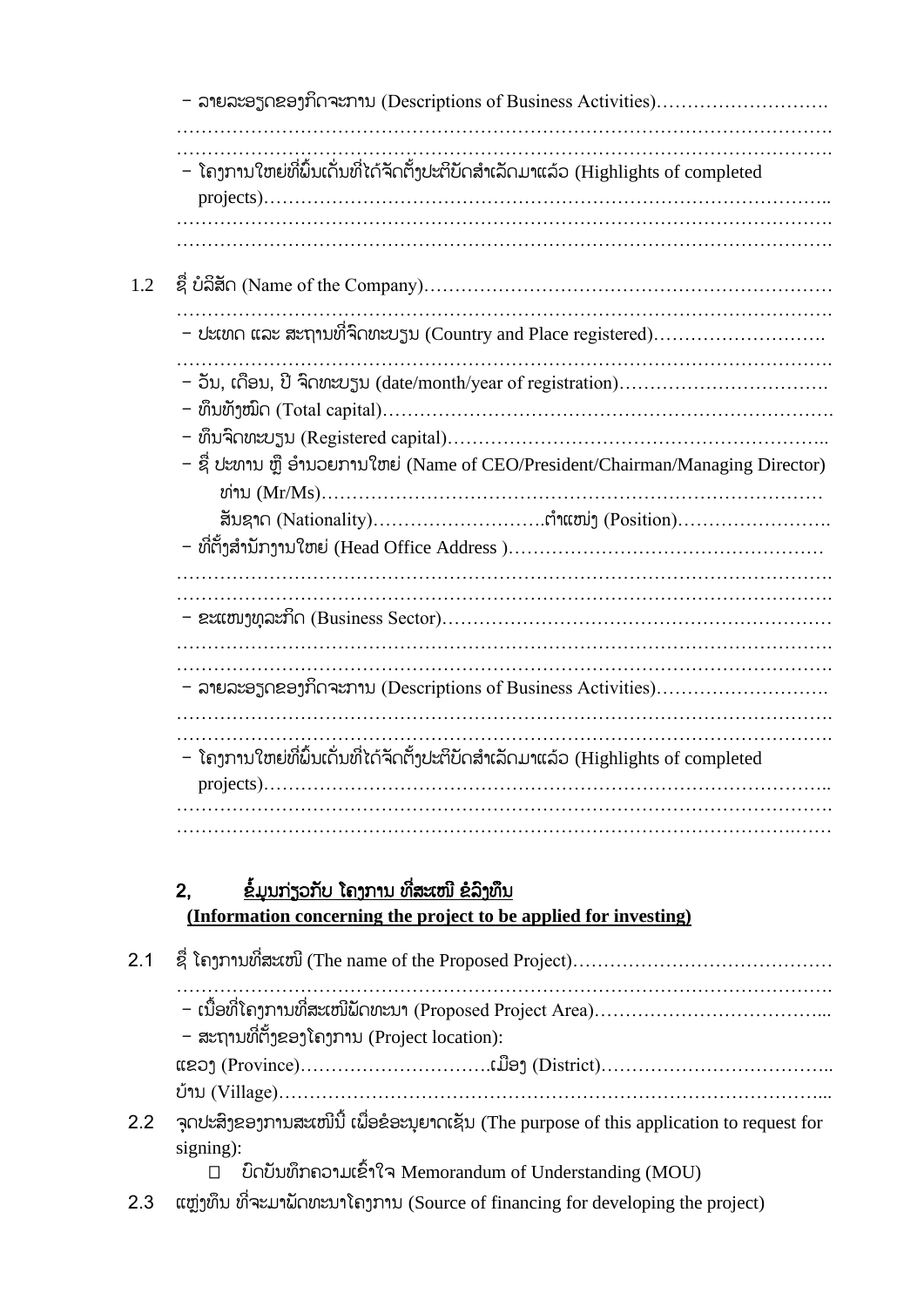ທຶນຂອງບໍລິສ ດເອງ (Own equity)……….% (…………………..Kip/USD)

 ທຶນກູຸ້ຍ ມ (Loan)……………………… % (…………………..Kip/USD) ຊື່ສະຖາບັນການເງິນ ຫື ທະນະຄານ ທີ່ຈະມາໃຫ້ການສະໜັບສະໜຸນ (ຖ້າມີ) (Name of Financial Institutions /or Banks, if any): ……………………………………………………………

…………………………………………………………………………………………….

- 2.4 ຖ້າໂຄງການມີຄວາມເປັນໄປໄດ້ໃນການພັດທະນາ ບໍລິສັດເປີດໂອກາດໃຫ້ ລັດຖະບານ ຖືຮ້ນຢ່າງໜ້ອຍ….  $\ldots$ ...... %  $(\ldots, \ldots, \ldots, \mathfrak{U}$ ເຊັນ) ຂອງການປະກອບຮຸ້ນທັງໝົດ ຂອງໂຄງການ: (If the project is feasible for development, the Company opens for the Government of Laos to have equity at least ……….. % (…………..percent) of the total equity for the project),
- 2.5 ຄວາມສາມາດໃນການຈັດສັນ ແລະ ຊອກແຫ່າທຶນຊ່ວຍເຫືອແກ່ ລັດຖະບານລາວ ໂດຍບໍລິສັດ: (Ability to arrange and source for the target equity of the Government of Lao by the Company):
	- ມີຄວຳມສຳມຳດ ……….. % (…………ເປີເຊ ນ) ຂອງກຳນປະກອບຮ ຸ້ນທ ງໝົດຂອງ ໂຄງກຳນ. (Ability to arrange and source for the target equity of the Government of Lao at least …….. % (……….percent) of the total equity for the Project), ບໍໍ່ມີຄວຳມສຳມຳດ (No Ability to Project)
- 2.6 ໂຄງປະກອບດຸ້ຳນທຶນ (Project Cost)
	- $-$  ມນຄ່າຂອງໂຄງການທັງໝົດ (Total Capital)……………………… Kip/USD
	- ທຶນຈົດທະບຽນ (Registered Capital)………………………………... Kip/USD

ທຶນຈິດທະບຽນບໍ່ໃຫ້ຫຼຸດ 30% ຂອງທຶນທັງໝົດ (Registered Capital not than 30% of the total capital)

 $2.7\,$  ຂຳພະເຈົ້າຂໍຢືນຢັນວ່າ ຕົນໄດ້ອ່ານດ້ວຍຄວາມເອົາໃຈໃສ່, ເຂົ້າໃຈເປັນຢ່າງດີ ແລະ ພ້ອມທີ່ຈະປະຕິບັດ ທຸກ ກົດໝາຍ ແລະ ລະບຽບການທີ່ມີຜິນບ້າຄັບໃຊ້ ຂອງ ສປປ ລາວ ໃນການດຳເນີນ ທລະກິດ ຢ່ ສປປ ລາວ (I certify that I have carefully read, fully understood and shall obey all applicable laws and regulations in conducting business in the Lao PDR.)

ຂ້າພະເຈົ້າ ຂໍຢ້ຳຢືນວ່າທຸກຂໍ້ຄວາມ ແລະ ຂໍ້ມູນຕ່າງໆທີ່ໄດ້ລະບມາຂ້າງເທິງນັ້ນ ແມ່ນຖືກຕ້ອງ ແລະ ເປັນການ ຄາດຄະເນທີ່ໃກ້ຄຽງກັບຄວາມເປັນຈິງທຸກຢ່າງ.

(I certify that the statement made by me in this form are true, company and correct to the best of my knowledge).

ສະນັ້ນ, ຂ້າພະເຈົ້າຈຶ່າຮຽນສະເໜີມາຍ້າທ່ານ ເພື່ອພິຈາລະນາຕາມທີ່ເຫັນສຶມຄວນດ້ວຍ. (Your consideration and approval will be highly appreciated)

> ດ້ວຍຄວາມນັບຖືຢ່າງສູງ, Yours sincerely,

ວ ນທີ/Date ……………………..

ລຳຍເຊ ນ ແລະ ຊ ແຈຸ້ງ/**Signature and full name**